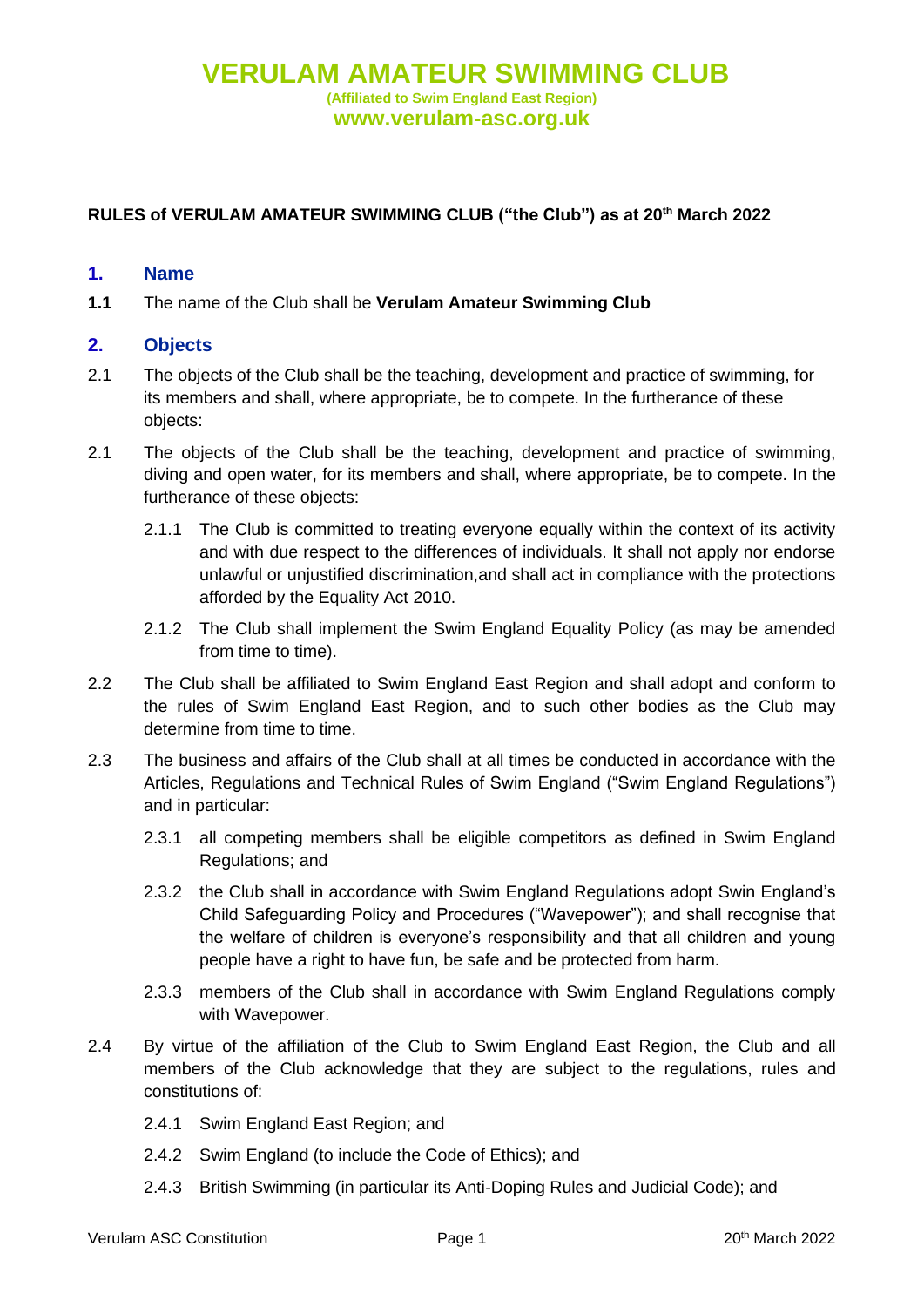- 2.4.4 FINA, the world governing body for the sport of swimming in all its disciplines (together "the Governing Body Rules").
- 2.5 In the event that there shall be any conflict between any rule or by-law of the Club and any of the Governing Body Rules then the relevant Governing Body Rule shall prevail.

### **3. Membership**

- 3.1 The total membership of the Club shall not normally be limited. If however the Committee considers that there is a good reason to impose any limit from time to time then the Committee shall put forward appropriate proposals for consideration at a General Meeting of the Club. The members shall have the right to impose (and remove) from time to time any limits on total membership (or any category of membership) of the Club.
- <span id="page-1-0"></span>3.2 All persons who assist in any way with the Club's activities shall become members of the Club and hence of Swim England and the relevant Swim England membership fee shall be paid. Assisting with the Club's activities shall include, but not be restricted to, administrators, associate members, voluntary instructors, teachers and coaches, Committee members, helpers, Honorary members, life members, Officers, patrons, Presidents, technical and non-technical officials, temporary members, Vice Presidents and verifiers or tutors of Swim England's educational certificates.
- 3.3 Paid instructors, teachers and coaches who are not members of the Club must be members of a body which accepts that its members are bound by Swim England's Code of Ethics, Swim England Regulations relating to Wavepower those parts of the Judicial Regulations and procedures necessary for their implementation and whilst engaged in activities under the jurisdiction of Swim England shall be subject to all the constraints and privileges of the Judicial Regulations.
- 3.4 Any person who wishes to become a member of the Club must submit a signed application to the Membership Secretary (and in the case of a junior swimmer the application must be signed by the swimmer's parent or guardian). Election to membership shall be determined by the Membership Secretary under the guidance of other person(s) authorised by the Committee to make recommendation as to the applicant's acceptability.

The Membership Secretary shall be required to give reasons for the refusal of any application for membership. Any person refused membership may seek a review of this decision before a Review Panel appointed by the Committee ("Review Panel") comprised of not less than three members (who may or may not be members of the Committee). The Review Panel shall, wherever practicable, include one independent member nominated by Swim England East Region. The person refused membership shall be entitled to make representations to the Review Panel. The procedures for review shall be at the discretion of the Review Panel whose decision shall be final and binding.

3.5 In its consideration of applications for membership, the Club shall not act in a discriminatory manner and in particular, shall adhere to the Equality Act 2010 (as may be amended). Accordingly, (unless the Club chooses to restrict its membership to only people who share the same Protected Characteristic) the Club shall not refuse membership on the basis of a Protected Characteristic within the Equality Act 2010, such as disability; gender or gender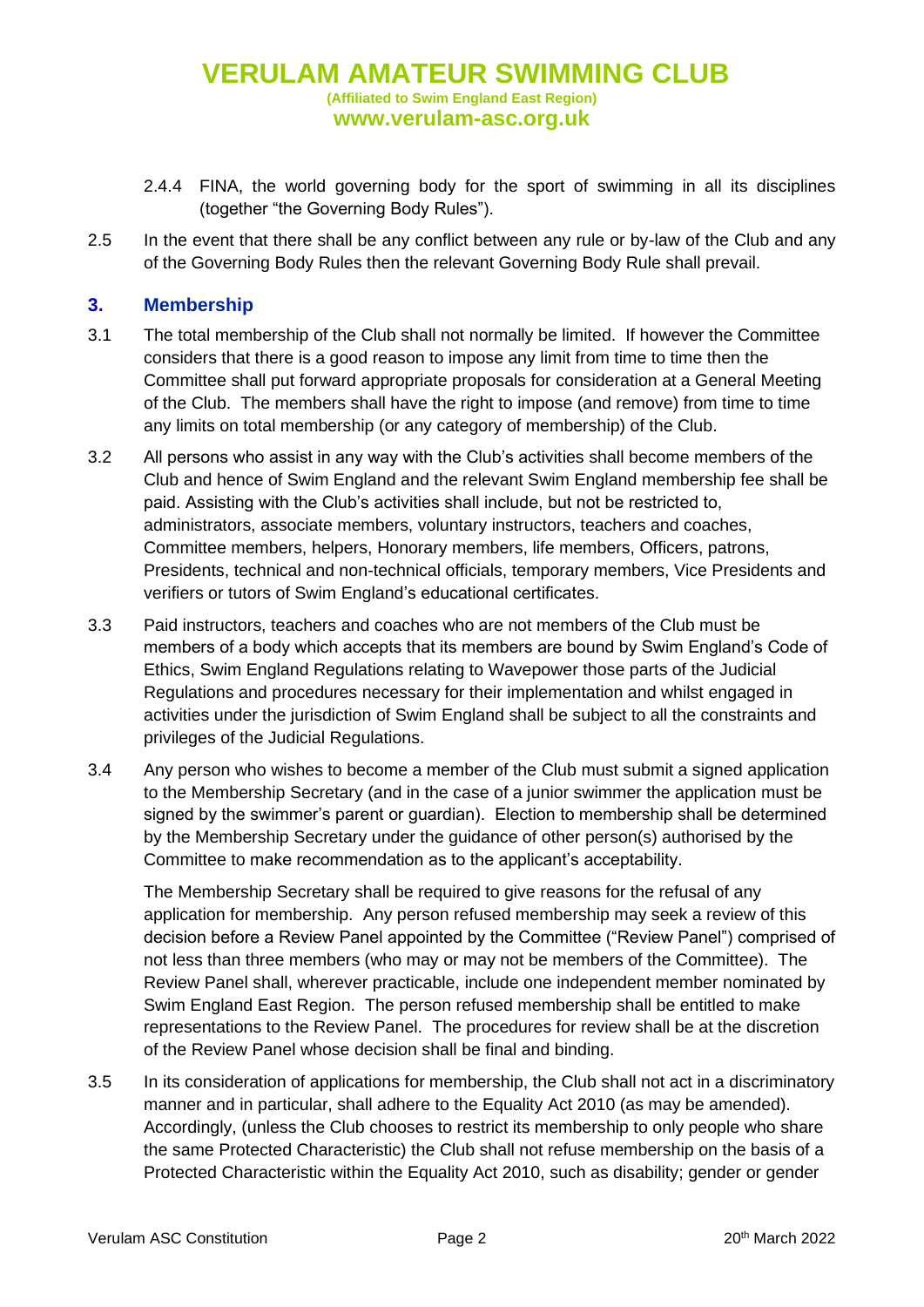identity; pregnancy; race; religion or belief; or sexual orientation. Neither may refusal be made on the grounds of political persuasion.

3.6 The Club may refuse membership only for good and sufficient cause, such as conduct or character likely to bring the Club or the sport into disrepute, or, in the case of a swimmer, being unable to achieve the entry standards as laid down and provided by the Club to the applicant for membership.

# **4. Subscription and Other Fees**

- 4.1 The annual members' subscription and coaching and squad fees (as applicable) shall be determined from time to time by the Committee and shall be approved by a General Meeting. The Committee shall in so doing make special provision for different classes of membership as it shall determine.
- 4.2 The half-yearly subscription and joining fee (if any) shall be due on joining the Club and thereafter on the 1<sup>st</sup> day of February (in advance of Swim England membership due date) and September each year. The Swim England fee will be collected on joining and then annually as described below.
- 4.3 In addition to the half-yearly members' subscription and joining fee, all club members will be required to pay Swim England fee relevant to their category of Swim England membership as that body shall, from time to time, determine. Members who are members solely as a result of their status as "helpers" or members of the committee, as described in [3.2 above,](#page-1-0) will have their Swim England fees paid for out of club funds.
- 4.4 Any member whose subscription is unpaid by the due date for payment will be cease to be a member and cannot take part in any club activities. The joining fee will have to be paid again in order to re-join.
- 4.5 The joining fee and annual subscription for each category of membership shall be set by the General Meeting according to the recommendations of the committee.
- 4.6 The committee is empowered to set and levy a water fee to accommodate any increases in pool hiring costs during the current year.
- 4.7 The Committee shall, from time to time, have the power to determine the annual membership subscription and other fees. This shall include the power to make such increase in the subscription as shall, where the Club pays the individual Swim England Membership Fees to Swim England on behalf of members, be consequential upon an increase in individual Swim England membership fees. Any increase in subscriptions shall be advised to the members in writing with the reasons for any increase to be reported to the members at the next Annual General Meeting.

# **5. Resignation**

- 5.1 A member wishing to resign membership of the Club must give to the Membership Secretary written notice of his/her resignation. A member's resignation shall only take effect when this (Rule 5.1) has been complied with.
- 5.2 The member who resigns from the Club in accordance with Rule 5.1 above shall not be entitled to have any part of the annual membership fee or any other fees returned.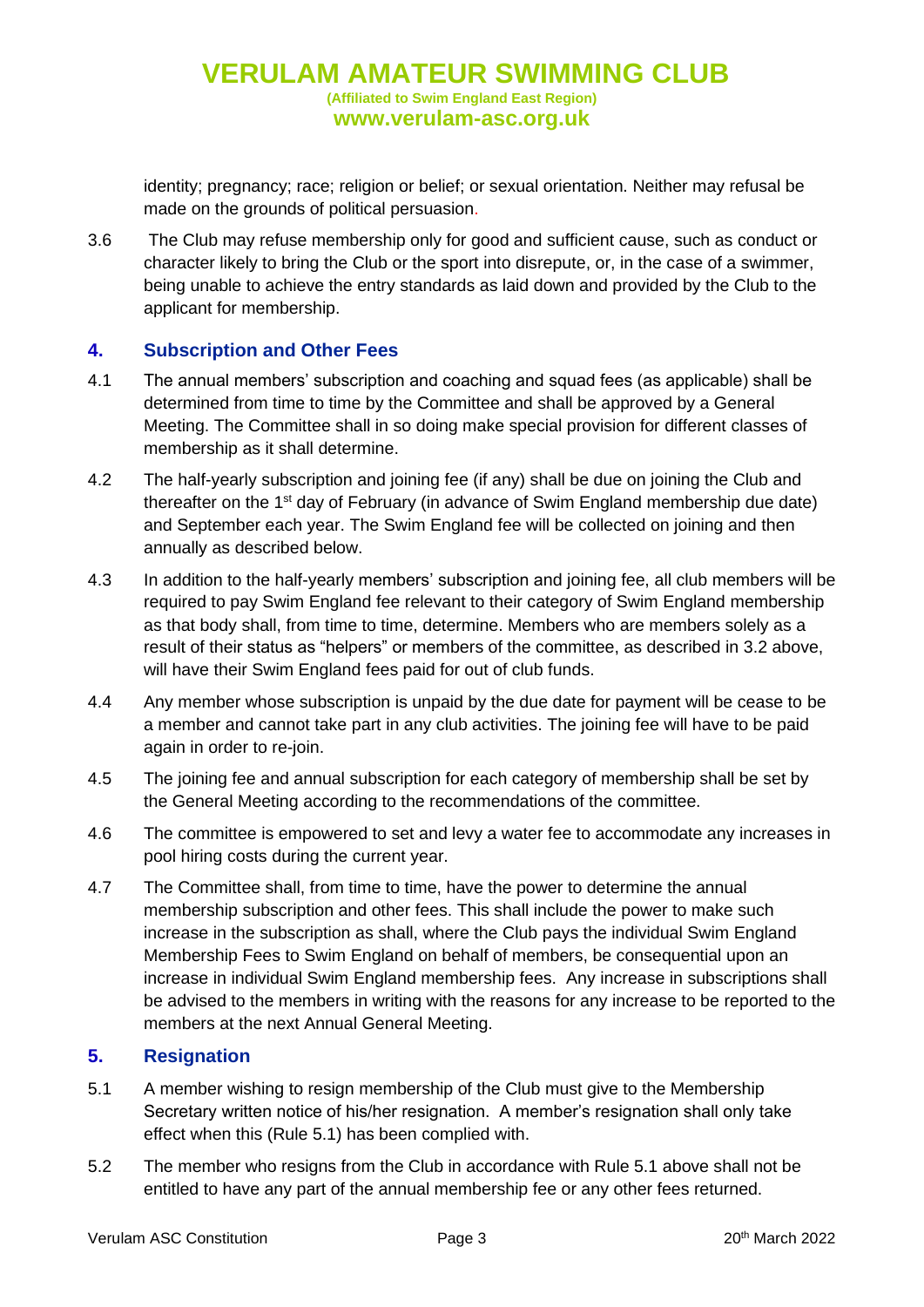# **VERULAM AMATEUR SWIMMING CLUB (Affiliated to Swim England East Region) www.verulam-asc.org.uk**

- 5.3 Notwithstanding the provisions of Rule 5.1 above a member whose subscription is more than one month in arrears shall be deemed to have resigned. Where the membership of a member shall be terminated in this way he/she shall be informed in writing that he/she is no longer a member by notice handed to him/her or sent by post to his/her last known address or by email to his/her last known email address.
- 5.4 The Swim England Membership Department shall be informed should a member resign when still owing money or goods to the Club.

# **6. Expulsion and Other Disciplinary Action**

- 6.1 The Committee shall have power to expel a member when, in its opinion, it would not be in the interests of the Club for the individual to remain a member. The Club in exercising this power shall comply with the provisions of Rules 6.3 and 6.4 below.
- 6.2 Upon expulsion the former member shall not be entitled to have any part of the annual membership fee refunded and must return any Club or external body's trophy or trophies held forthwith. Clubs in exercising this power are required to comply with the provision of Rules 6.3 and 6.4 below.
- 6.3 The Club shall comply with the relevant Judicial Regulations for handling Internal Club Disputes Procedures ("the Procedures") as the same may be revised from time to time. (A copy of the Procedures may be obtained from the Swim England website, Swim England Handbook or from the Office of Judicial Administration).
- 6.4 A member may not be expelled or (subject to Rule 6.5 below) be made the subject of any other penalty unless the panel hearing the complaint shall by a two-thirds majority vote in favour of the expulsion of (or other penalty imposed upon) the member.
- 6.5 The Officers of the Club (or any person to whom the Committee shall delegate this power) may temporarily suspend or exclude a member from particular training sessions and/or wider club activities, when in their opinion such action is in the interests of the Club. Where such action is taken the incident or matter will thereafter be dealt with in accordance with the appropriate Judicial Rules.

#### **7. Committee**

- 7.1 The Committee shall consist of the Chairman, Secretary, Treasurer (together "the Executive Officers of the Club") and seven elected members all of whom must be members of the Club. All Committee members must be not less than 18 years of age though the Committee may allow younger member(s) to attend their meetings without power to vote.
- 7.2 The Committee shall appoint a member of the Club as Welfare Officer who must be not less than 18 years of age, who should have an appropriate background and who is required to undertake appropriate training in accordance with Wavepower. The Welfare Officer will have a right to attend Committee meetings without a power to vote.
- 7.3 The Executive Officers and Committee members shall be proposed, seconded, and elected at the Annual General Meeting each year and shall remain in office until their successors are elected at the next Annual General Meeting and will take office when the Chairman has closed the meeting. Any vacancy occurring by resignation or otherwise may be filled by the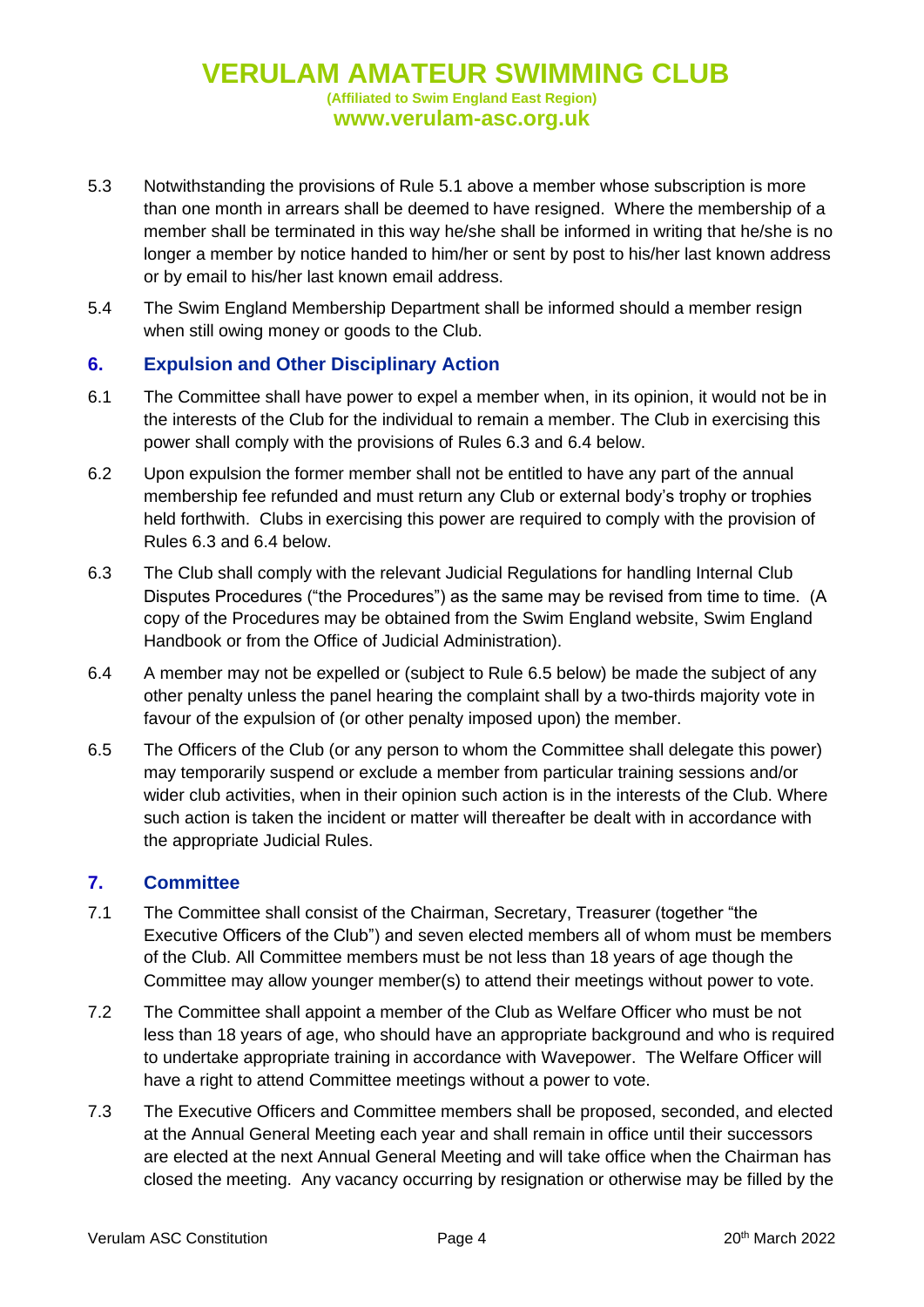# **VERULAM AMATEUR SWIMMING CLUB (Affiliated to Swim England East Region) www.verulam-asc.org.uk**

Committee. Retiring Executive Officers and members of the Committee shall be eligible for re-election.

- 7.4 Committee meetings shall be held monthly (save where the Committee itself shall by a simple majority resolve not to meet), and the quorum of that meeting shall be such number as shall represent not less than a simple majority of the Committee members (to include not less than one Executive Officer). The Chairman and the Secretary shall have discretion to call further meetings of the Committee if they consider it to be in the interests of the Club. The Secretary shall give all the members of the Committee not less than two days written notice of a meeting. Decisions of the Committee shall be made by a simple majority (and in the event of equality of votes the Chairman [or the acting Chairman of that meeting] shall have a casting or additional vote.) The Secretary, or in his/her absence a member of the Committee, shall take minutes.
- 7.5 In the event that a quorum is not present within 30 minutes of the published start time, a meeting shall stand adjourned to the time and date falling seven days after the date of the meeting, or such other date and time as may be determined by the Chairman. If a quorum is not present at the adjourned meeting then those Committee members attending may act for the purpose of calling a Special General Meeting of the members, to which the provisions as to minimum notice contained in Rule 11.1 shall not apply.
- 7.6 In addition to the members so elected the Committee may co-opt up to six further members of the Club who shall serve until the next Annual General Meeting. Co-opted members shall be entitled to vote at the meetings of the Committee and shall be counted in establishing whether a quorum is present.
- 7.7 The Committee may from time to time appoint from among their number such sub-committees as they may consider necessary {and to remove (in whole or in part) or vary the terms of reference of such sub-committees} and may delegate to them such of the powers and duties of the Committee as the Committee may determine. All sub-committees shall periodically report their proceedings to the Committee and shall conduct their business in accordance with the directions of the Committee.
- 7.8 The Committee shall be responsible for the management of the Club and shall have the sole right of appointing and determining the terms and conditions of service of employees of the Club. The Committee shall have power to enter into contracts for the purposes of the Club on behalf of all the members of the Club. The Committee shall be responsible for ensuring that the Accounts of the Club for each financial year be examined by an independent examiner to be appointed by the members in General Meeting.
- 7.9 The members of the Committee shall be entitled to an indemnity out of the assets of the Club for all expenses and other liabilities properly incurred by them in the management of the affairs of the Club.
- 7.10 The Committee shall maintain an Accident Book in which all accidents to Club members at swimming related activities shall be recorded. Details of such accidents shall be reported to the insurers in accordance with the Accident/Incident Notification guidelines. The Club shall make an annual return to the Swim England Membership Department indicating whether or not an entry has been made in the prescribed online form.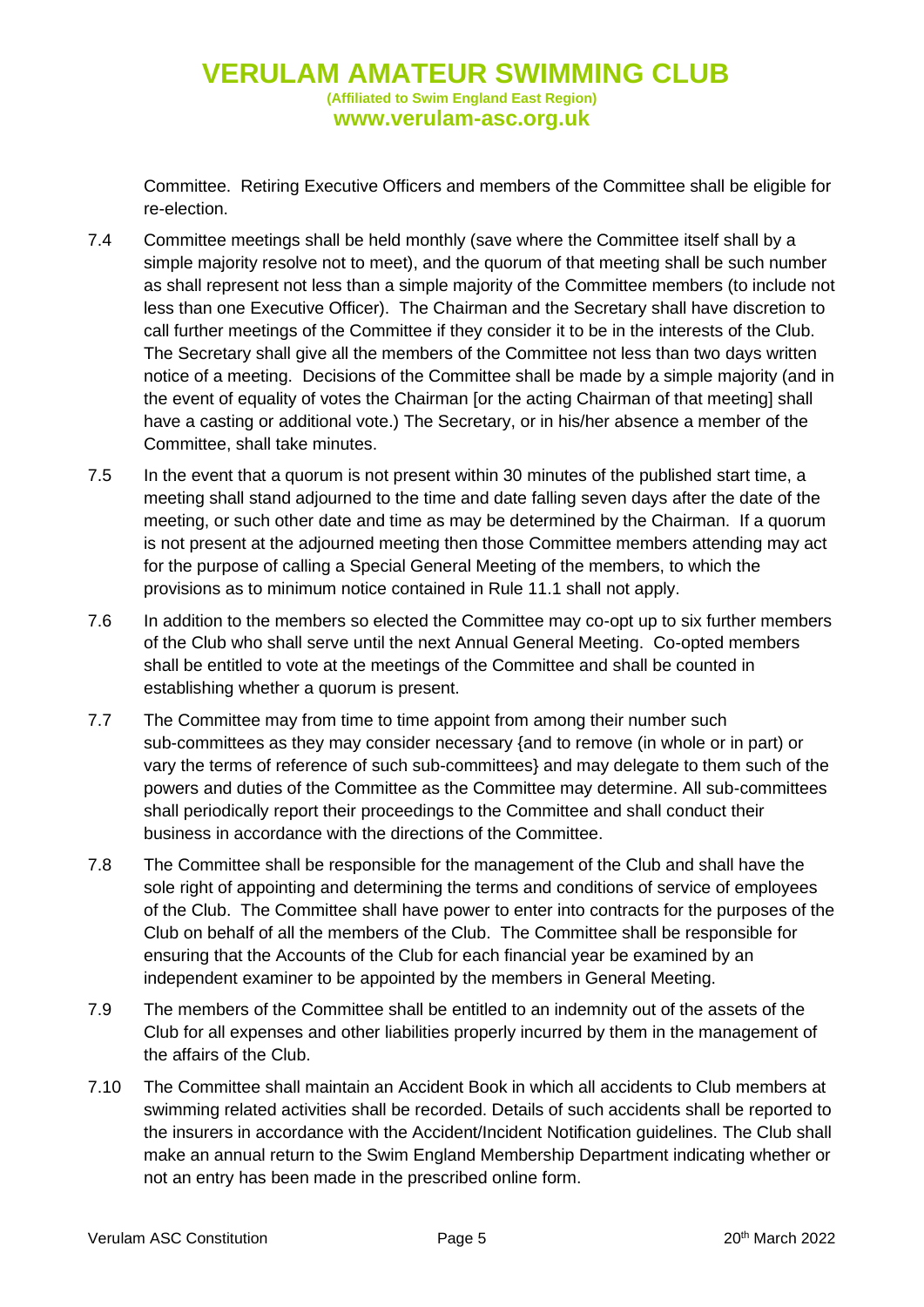7.11 The Committee shall have power to make regulations, create by-laws (see Rule 13.1) and to settle disputed points not otherwise provided for in this Constitution.

## **8. Ceremonial Positions and Honorary Members/Life Members**

- 8.1 The Annual General Meeting of the Club, if it thinks fit may elect a President and Vice-Presidents. A President or Vice-President need not be a member of the Club but on election shall, *ex officio,* be an honorary member of the Club and must be included in the Club's Annual Return of Members to Swim England.
- 8.2 The Committee may elect any person as an honorary member of the Club for such period as it thinks fit, or as a Life Member, and they shall be entitled to all the privileges of membership except that they shall not be entitled to vote at meetings and serve as Officers or on the Committee unless any such person shall have retained in addition their ordinary membership of the Club. Such honorary members and Life Members must be included in the Club's annual return as to membership.

## **9. Annual General Meeting**

- 9.1 The Annual General Meeting of the Club shall be held each year on a date in March. The date, time and venue for the Annual General Meeting shall be fixed by the Committee.
- 9.2 The purpose of the Annual General Meeting is to transact the following business:
	- 9.2.1 to receive the Chairman's report of the activities of the Club during the previous year;
	- 9.2.2 to receive and consider the accounts of the Club for the previous year and the report on the accounts of the independent examiner and the Treasurer's report as to the financial position of the Club;
	- 9.2.3 to remove and elect the independent examiner (who must not be a member of the Committee or a member of the family of a member of the Committee) or confirm that he/she remain in office;
	- 9.2.4 to elect the Executive Officers and other members of the Committee;
	- 9.2.5 to decide on any resolution which may be duly submitted in accordance with Rule 9.3.
- 9.3 Nominations for election of members to any office or for membership of the Committee shall be made in writing by the proposer and seconder to the Secretary not later than 10<sup>th</sup> February or four weeks before the AGM, whichever date is later. The nominee shall be required to indicate in writing on the nomination form his/her willingness to stand for election. Notice of any resolution proposed to be moved at the Annual General Meeting shall be given in writing to the Secretary not later than  $10<sup>th</sup>$  February or four weeks before the AGM, whichever date is later.

#### **10. Special General Meeting**

10.1 A Special General Meeting may be called at any time by the Committee. A Special General Meeting shall be called by the Club within 28 days of receipt by the Secretary of a requisition in writing signed by not less than seven members entitled to attend and vote at a General Meeting or, if greater, such number as represents one-tenth in number of such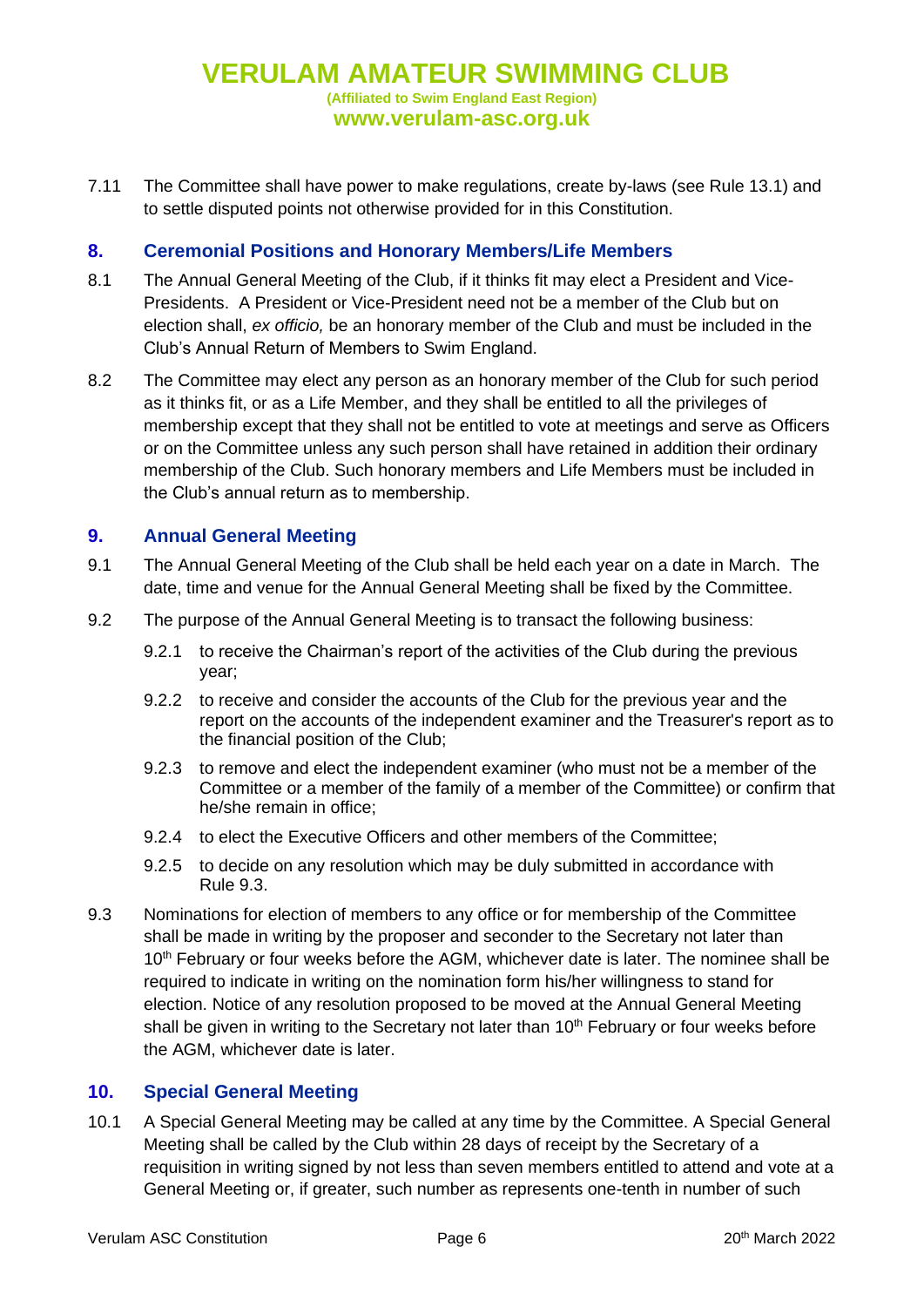**VERULAM AMATEUR SWIMMING CLUB (Affiliated to Swim England East Region) www.verulam-asc.org.uk**

members, stating the purposes for which the meeting is required and the resolutions proposed.

## **11. Procedure at the Annual and Special General Meetings**

- 11.1 The Secretary shall personally be responsible for the handing out or sending to each member via email at his/her last known email address, a written agenda giving notice of the date, time and place of the General Meeting together with the resolutions to be proposed thereat at least fourteen days before the meeting and in the case of the Annual General Meeting a list of the nominees for the Committee posts and a copy of the examined accounts.. The Notice of Meeting shall in addition wherever possible be displayed on the Club Notice Board where one exists.
- 11.2 The quorum for the Annual and Special General Meetings shall be seven members entitled to attend and vote at the Meeting or, if greater, such number as represents one-tenth in number of such members.
- 11.3 The Chairman, or in the Chairman's absence a member appointed by the Committee, shall take the chair. Each member present shall have one vote and resolutions shall be passed by a simple majority. For the procedures for submitting resolutions to be considered at a General Meeting members are referred to Rule 9.3. In the event of an equality of votes the Chairman shall have a casting or additional vote.

Only paid up members who have reached their 16th birthday shall be entitled to be heard and to vote on all matters. (Members who have not reached their 16th birthday shall be entitled to be heard and vote only on those matters determined by the Chairman as matters concerning juniors, such as the election of club captains.)

- 11.4 The Secretary, or in his/her absence a member of the Committee, shall take minutes at the Annual and Special General Meetings.
- 11.5 The Chairman shall at all General Meetings have unlimited authority upon every question of order and shall be, for the purpose of such meeting, the sole interpreter of the Rules of the Club.

#### **12. Alteration of the Rules and Other Resolutions**

- 12.1 The Rules may be altered by resolution at an Annual or Special General Meeting provided that the resolution is carried by a majority of at least two-thirds of members present and entitled to vote at the General Meeting. No amendment(s) to the Rules shall become effective until such amendment(s) shall have been submitted to and validated by such person as is authorised to do so by Swim England East Region.
- 12.2 Any member shall be entitled to put any proposal for consideration at any General Meeting provided the proposal in writing shall have been handed to or posted to the Secretary of the Club so as to be received by him/her not later than two weeks before the Annual General Meeting or Special General Meeting. In the case of a Special General Meeting the Secretary shall supply a copy of the proposal or resolution to the members in the manner provided in Rule 11.1.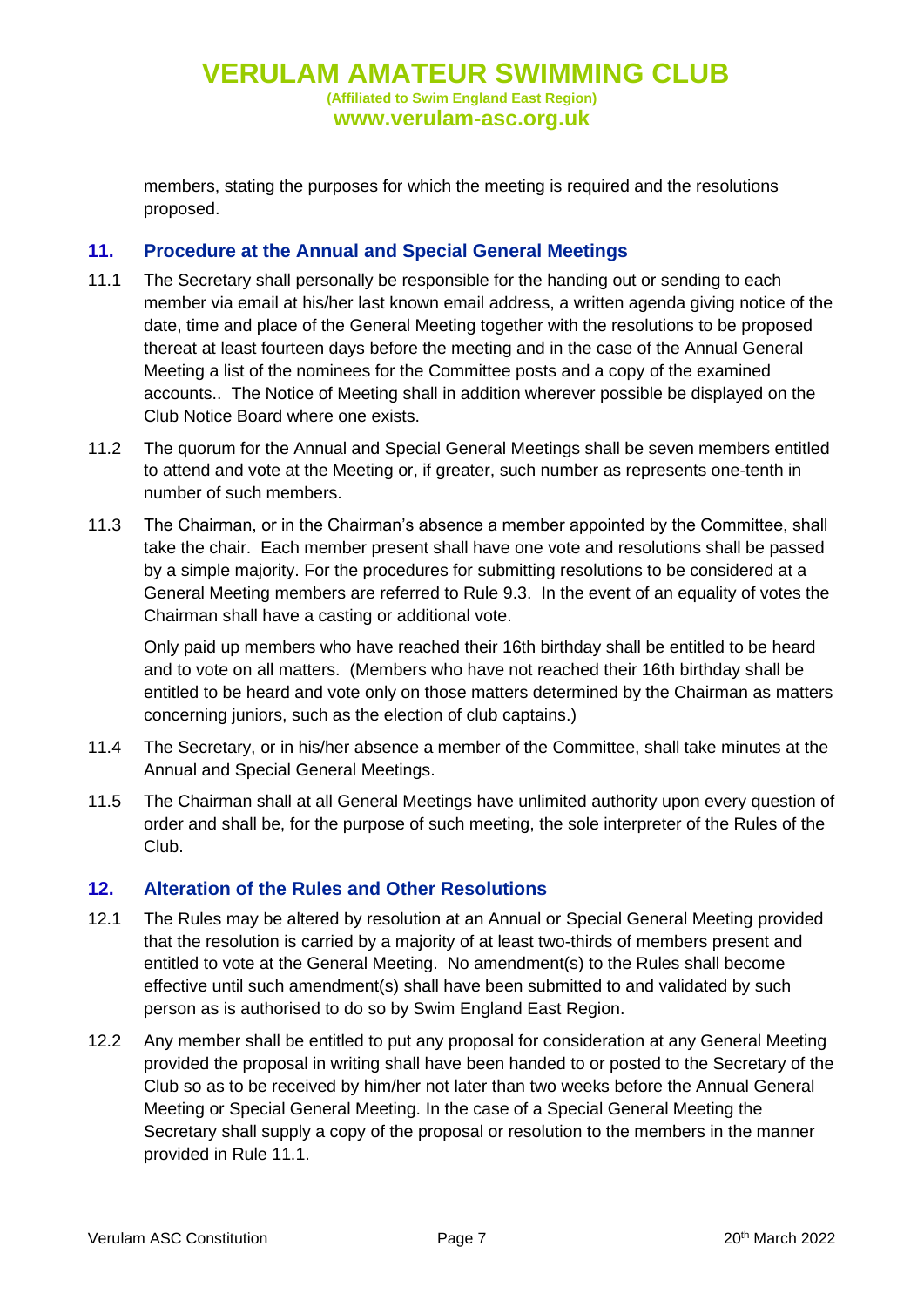## **13. By-Laws**

13.1 The Committee shall have power to make, repeal and amend such by-laws as they may from time to time consider necessary for the well being of the Club which by-laws, repeals and amendments shall have effect until set aside by the Committee or at a General Meeting.

### **14. Finance**

- 14.1 All monies payable to the Club shall be received by the Treasurer and deposited in a bank account in the name of the Club. Any monies not required for immediate use may be invested as the Committee in its discretion thinks fit.
- 14.2 Where monies are drawn from that account by cheque this shall be signed by two of the signatories who shall be the Chairman, Secretary and Treasurer plus up to three committee members.
- 14.3 Where monies are drawn from the account electronically, the payment shall be approved in principle by the committee, with the payment made by the Treasurer.
- 14.4 The income and property of the Club shall be applied only in furtherance of the objects of the Club and no part thereof shall be paid by way of bonus, dividend or profit to any members of the Club, (save as set out in Rule 17.3.).
- 14.5 The Committee shall have power to authorise the payment of remuneration and expenses to any Officer, member or employee of the Club and to any other person or persons for services rendered to the Club.
- 14.6 The financial transactions of the Club shall be recorded by the Treasurer in such manner as the Committee thinks fit.
- 14.7 The financial year of the Club shall be the period commencing on 1st January and ending on 31st December. Any change to the financial year shall require the approval of the members in a General Meeting.
- 14.8 The Committee shall retain all financial records relating to the club and copies of Minutes of all meetings for a minimum period of six years.
- 14.9 The Committee has the right to delegate the power to authorise transactions via a business card and there is no requirement for a minimum amount of people who just authorise debit card transactions.

# **15. Borrowing**

- 15.1 The Committee may borrow money on behalf of the Club for the purposes of the Club from time to time at their own discretion up to such limits on borrowing as may be laid down from time to time by the General Meeting for the general upkeep of the Club or with the (prior) approval of a General Meeting for any other expenditure, additions or improvements.
- 15.2 When so borrowing the Committee shall have power to raise in any way any sum or sums of money and to raise and secure the repayment of any sums or sums of money in such manner or on such terms and conditions as it thinks fit, and in particular by mortgage of or charge upon or by the issues of debentures charged upon all or any part of the property of the Club.